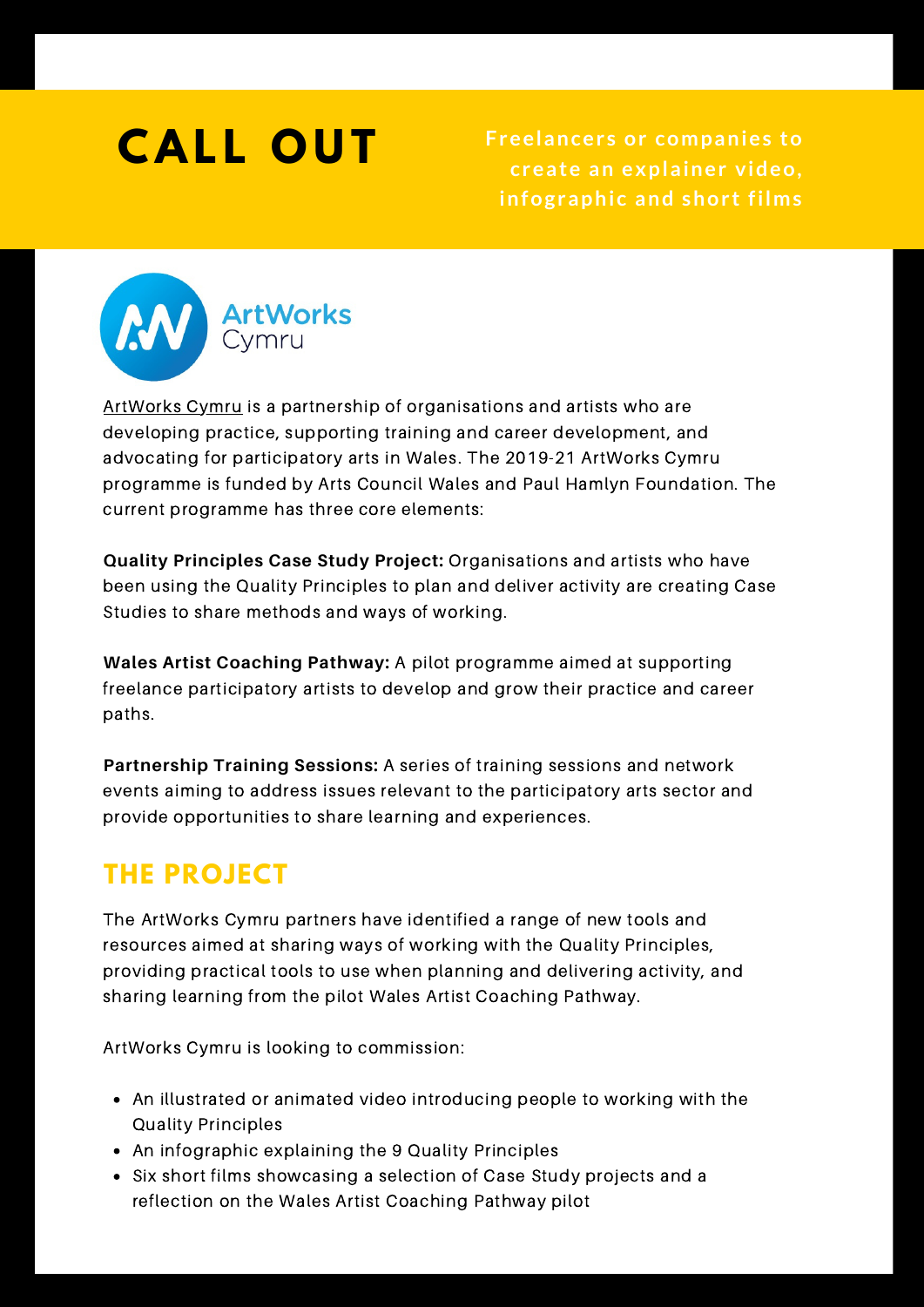These tools and resources will be published on the ArtWorks Cymru website, available for anyone to access, and will add to the resources already in place. This will be part of a wider website review aimed at creating simple pathways for finding information and practical guidance on working in participatory settings.

The new tools and videos created will also form part of a communications campaign to promote the Quality Principles as a framework for planning, delivering and evaluating activity.

## **EXPLAINER VIDEO AND INFOGRAPHIC**

ArtWorks Cymru is looking to commission an illustrated or animated video introducing people to working with the **Quality Principles**. ArtWorks Cymru will develop the text and/or script for the video, in conversation with the video producer, and will provide this in Welsh and English. Translation costs will be covered by ArtWorks Cymru.

The commission includes creating the illustrations or animations, producing the video, and incorporating the captions and music.

The video will be aimed at artists and organisations or groups who deliver participatory arts activities in a variety of settings, or who may be new to this type of work. The video will explain what the Quality Principles are and how they can help set a framework for planning, delivering and evaluating activity. It will include practical tips and will point viewers to other useful advice and resources.

This commission includes creating an infographic of the 9 Quality Principles, which should be incorporated into the video and which can also be used as a standalone asset. This will present each of the 9 Quality Principles in a visual way, with simple text to explain each principle.

### **Outputs expected**

- A video between 1-2 minutes long, with a Welsh and an English version
- The video should be captioned, if it is narrated
- A selection of stills from the video that can be used as social media and website assets
- An infographic explaining the 9 Quality Principles

**Timetable:** To be completed by 31 May 2021.

## **Budget:** £950 including VAT